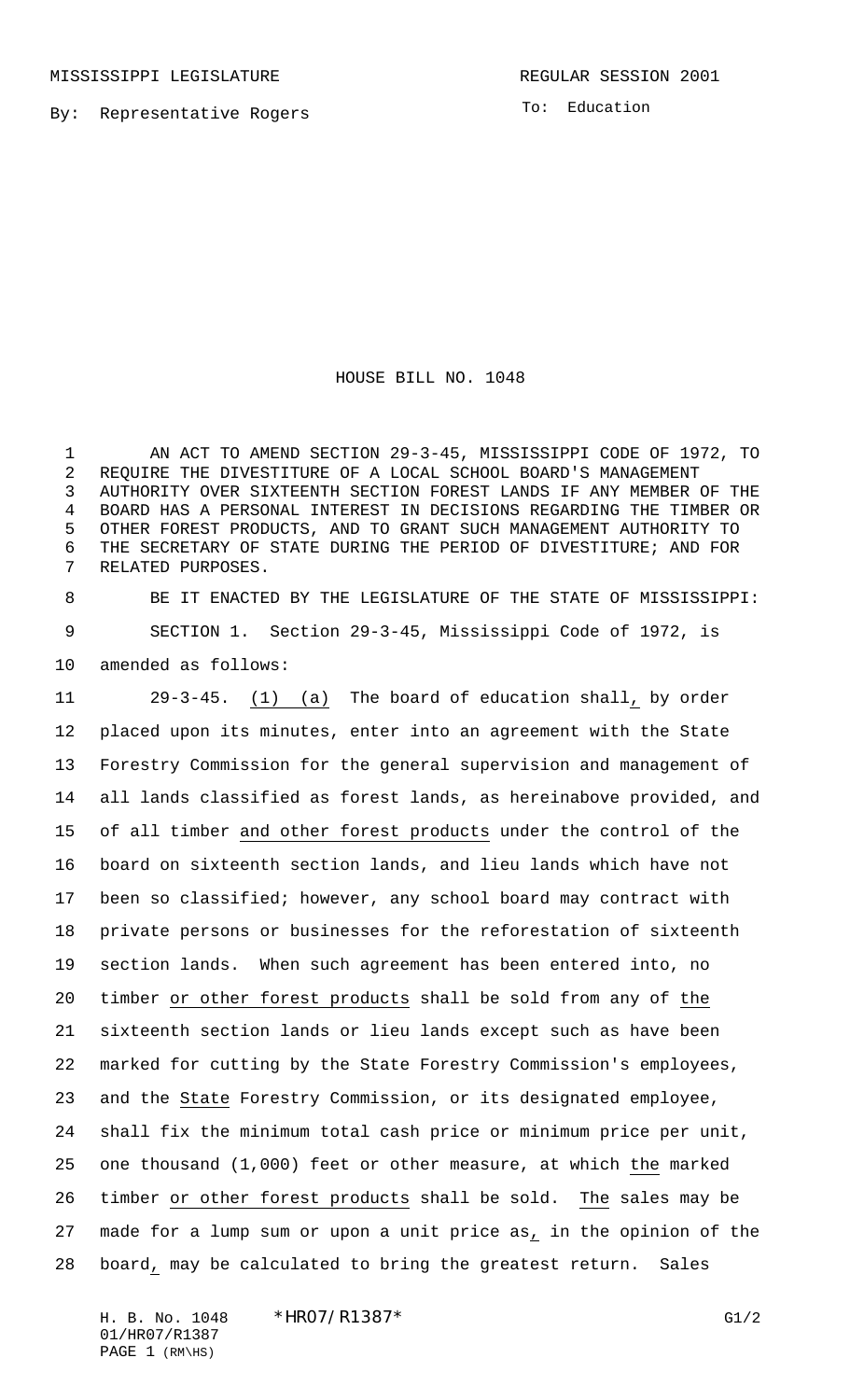shall be made upon such other terms and conditions as to manner of cutting, damages for cutting of unmarked trees, damages to trees not cut and other pertinent matters as the board of education shall approve.

 **\* \* \***

 (b) The State Forestry Commission shall have the sole authority and control in prescribing the forestry management practices and scheduling of all cutting and harvesting of timber or other forest products when such timber stands or other forest products are determined by the State Forestry Commission to be economically ready for cutting and harvesting; however, any school board may contract with private persons or businesses for the reforestation of sixteenth section lands.

 (c) Should a school board disagree with the State Forestry Commission concerning the time of cutting and harvesting, the board may make an appeal to the State Forestry Commission at a regular monthly scheduled meeting of the commission. If the school board is not satisfied after the appeal to the commission, the board may then appeal to the Secretary of State, who will make the final decision as to the time for cutting and harvesting. If the local school board is divested of its management authority under subsection (2) of this section, the Secretary of State, after due consultation with the State Forestry Commission, shall retain the right to make final decisions concerning the management and sale of timber and other forest products. (d) It is **\* \* \*** the duty of the State Forestry Commission, from time to time, to mark timber which should be cut from sixteenth section lands, to determine what planting, deadening or other forestry improvements should be made, giving due consideration to food and habitat for wildlife, and to report to the appropriate board of education. The State Forestry Commission and the board of education shall supervise the cutting 61 of any timber or harvesting of other forest products sold from

H. B. No. 1048 \*HR07/R1387\* 01/HR07/R1387 PAGE (RM\HS)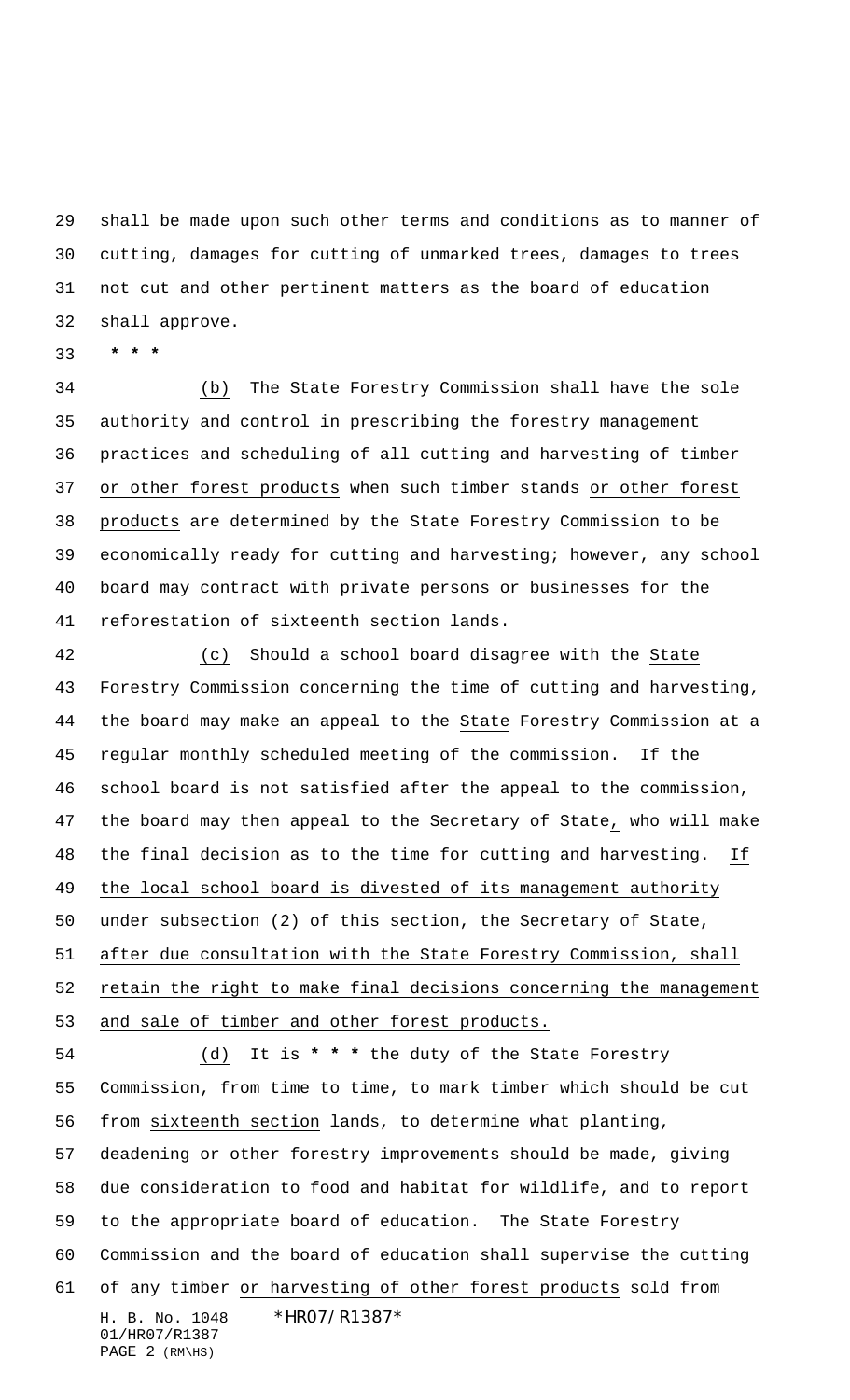those lands herein designated and shall have authority to require any timber-cutting or harvesting operations on those lands to cease until proper adjustment is made, whenever it shall appear that timber is being cut or forest products harvested in violation of the terms of the sale. In the event that it is desired to lease any of such lands or standing timber for turpentine purposes, such lease shall only cover such trees as the State Forestry Commission shall designate, and the commission, through its employees, shall approve the number of faces, method of chipping and boxing of such timber, and shall fix a minimum total cash price or minimum price per unit.

H. B. No. 1048 \*HR07/R1387\* 01/HR07/R1387 (e) No sale of any timber, **\* \* \*** turpentine or other forest products shall be made until notice of the sale shall have been published once a week for three (3) consecutive weeks in at least one (1) newspaper published in such county. The first publication of such notice shall be made not less than twenty-one (21) days prior to the date fixed for the sale, and the last publication shall be made not more than seven (7) days prior to such date. If no newspaper is published in such county, then such notice shall be given by publishing the same for the required time in some newspaper having a general circulation in such county and, in addition thereto, by posting a copy of such notice for at least twenty-one (21) days next preceding such sale at three (3) public places in such county. However, in the case of damage by fire, windstorm or other natural causes which would require immediate sale of the timber or other forest products, because the time involved for advertisement as prescribed in this paragraph would allow decay, rot or destruction substantially decreasing the purchase price to be received had not such delay occurred, the advertisement provisions of this paragraph shall not apply. The board of education, with a written recommendation from a designated employee of the State Forestry Commission filed in the minutes of the board of education, shall determine when immediate

PAGE (RM\HS)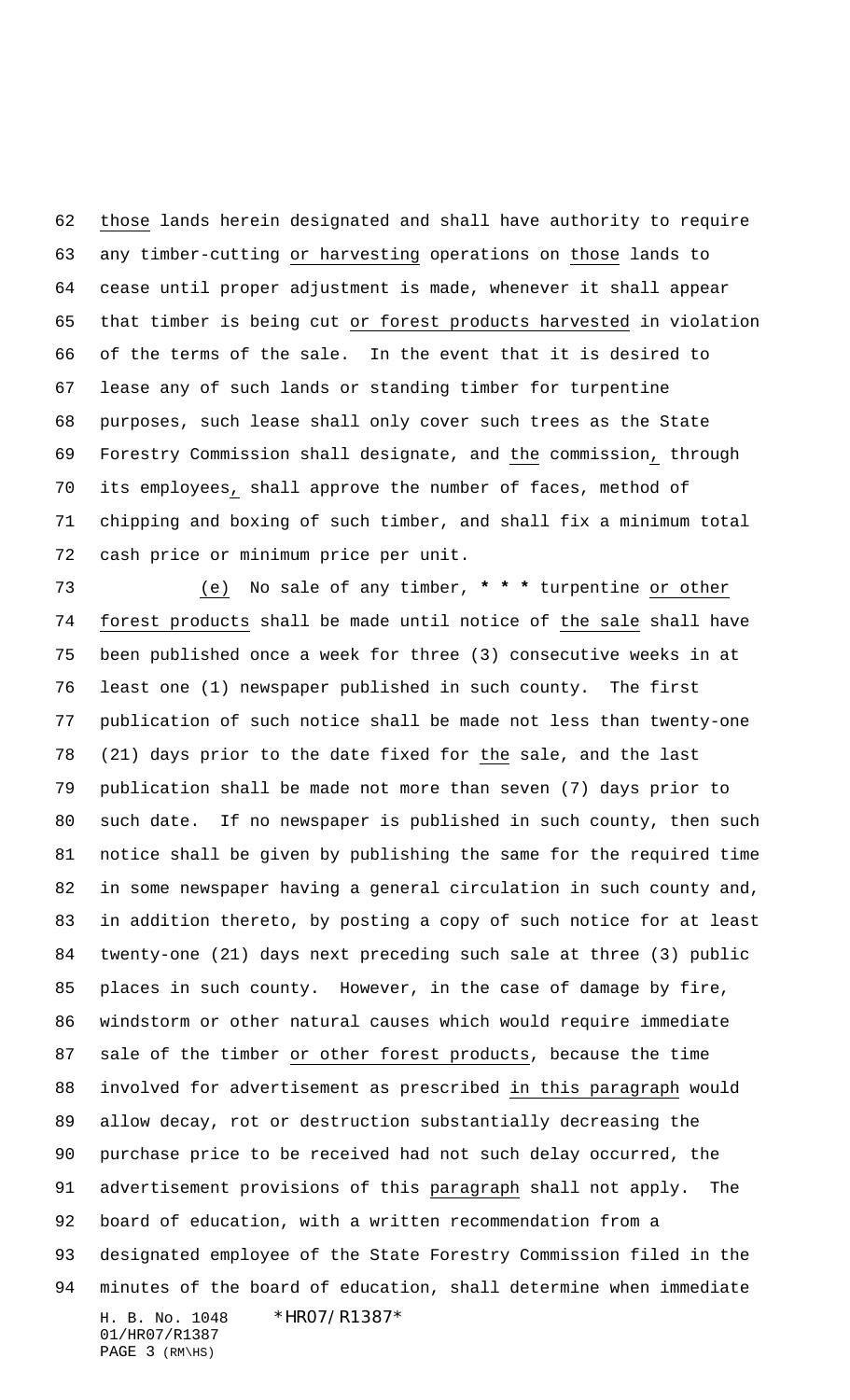sale of the timber or other forest products is required. When the board of education shall find an immediate sale necessary for the 97 causes stated in this paragraph, it shall, in its discretion, set the time for receipt of bids on the purchase of the timber or 99 other forest products, but shall show due diligence in notifying competitive bidders so that a true competitive bid shall be received.

H. B. No. 1048 \*HR07/R1387\* 01/HR07/R1387 PAGE (RM\HS) (2) (a) If any member of a local school board has a personal interest, either direct or indirect, in the decisions regarding the management or sale of timber or other forest products or in a contract for the sale of timber or other forest products from sixteenth section school lands under the jurisdiction and control of the school board, then the school board automatically shall be divested of all authority and power to manage and sell timber on sixteenth section lands under its control and jurisdiction. This divestiture shall extend for the period of service, and for one (1) year thereafter, of the school board member having a direct or indirect personal interest in the sale or decision to sell timber or other forest products. (b) During the time in which any local school board is divested of authority and power to manage and sell timber and other forest products, such authority and power shall be vested in the Secretary of State, as supervisory trustee of sixteenth section lands. Upon the appointment or election of a member of a local school board who has such an interest in decisions and contracts regarding the management and sale of timber or other forest products, the school board shall notify immediately the Secretary of State in writing. In addition, the school board shall give written notification to the Secretary of State within thirty (30) days before the expiration of the divestiture period. Any contractor with a local school board or the Secretary of State 126 may rely on representations by the school board or the Secretary of State as to who has authority to enter contracts for the